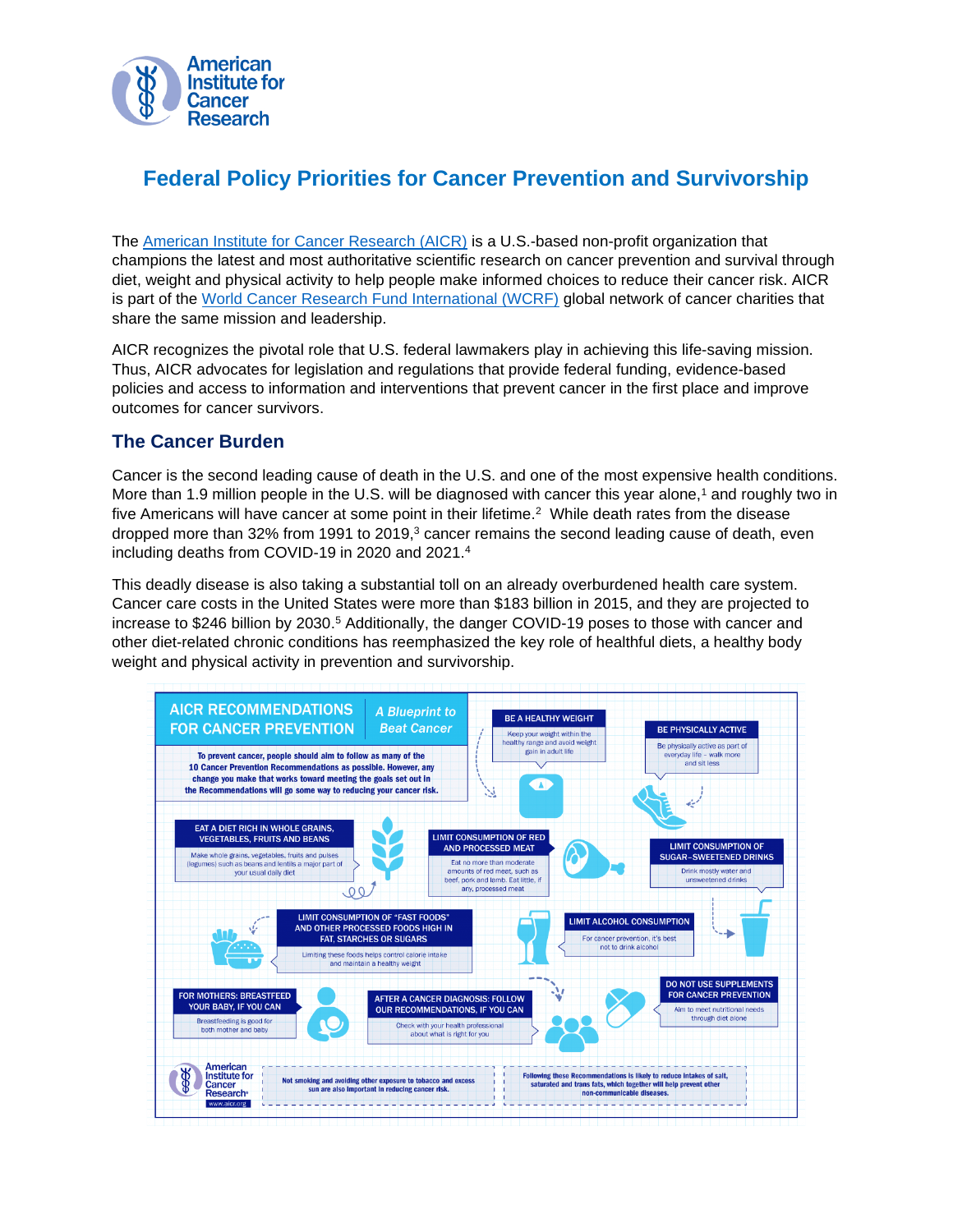**Fortunately, about 40 percent of cancer cases and their costly treatments can be prevented. 6, 7 Eating a healthy diet, being active each day and maintaining a healthy weight are—after not smoking—the most important ways to reduce cancer risk.<sup>8</sup>** In fact, according to AICR and WCRF's recent Third Expert Report*, Diet, Nutrition, Physical Activity and Cancer: A Global Perspective*, the world's most comprehensive scientific report on these issues to date, being overweight or obese increases the risk for 12 cancers (esophageal, pancreatic, colorectal, endometrial, kidney, post-menopausal breast, gallbladder, ovarian, liver, prostate (advanced), stomach and mouth/ larynx/ pharynx). <sup>9</sup> However, physical activity can help with weight management and protects against three types of cancer (post-menopausal breast, endometrial, and colorectal), regardless of weight. <sup>10</sup> AICR's research also shows that a healthy pattern of eating that includes more whole grains; legumes; fruits and vegetables; fewer red and processed meats; "fast foods" high in sugar, fats and starches; and sugary drinks can reduce weight gain and cancer risk.<sup>11</sup> Avoiding alcohol use also helps to reduce the risk of six types of cancer (breast, esophageal, head and neck, colorectal, stomach and liver), including three types (breast, esophageal, head and neck) for which any amount of alcohol intake increases cancer risk.<sup>12</sup> Following a cancer diagnosis, physical activity and healthy body weight promote survival from breast cancer, improve quality of life and may increase the chance of survival for other cancers as well.<sup>13</sup>

# **Overview of Policy Priorities**

AICR has identified six policies that are important for helping people make informed choices to reduce their cancer risk and improve cancer survival. They include:

- **Nutrition labels that promote informed choices;**
- **Alcohol labels that educate about cancer risk;**
- **Federal dietary guidelines that are aligned with cancer prevention research;**
- **Federal guidelines for physical activity programs and policies that make it easier to follow AICR's [Physical Activity Recommendation;](https://www.aicr.org/cancer-prevention/recommendations/be-physically-active/)**
- **Increasing federal funding for cancer research, with an emphasis on prevention and healthy lifestyles;**
- **Access to diet, physical activity and weight loss interventions for people with cancer and cancer survivors.**

|                             | <b>NEW LABEL / WHAT'S DIFFERENT</b>                                                                                                                                        |                                       |  |
|-----------------------------|----------------------------------------------------------------------------------------------------------------------------------------------------------------------------|---------------------------------------|--|
| <b>Servings:</b><br>larger, | <b>Nutrition Facts</b><br>8 servings per container                                                                                                                         | <b>Serving sizes</b>                  |  |
| bolder type                 | <b>Serving size</b>                                                                                                                                                        | $2/3$ cup (55g)<br>updated            |  |
|                             | <b>Amount per serving</b><br><b>Calories</b>                                                                                                                               | <b>Calories:</b><br>23<br>larger type |  |
|                             |                                                                                                                                                                            | % Daily Value*                        |  |
|                             | <b>Total Fat 8g</b>                                                                                                                                                        | 10%                                   |  |
|                             | Saturated Fat 1g                                                                                                                                                           | 5%                                    |  |
|                             | Trans Fat 0g<br><b>Cholesterol Oma</b>                                                                                                                                     | <b>Updated</b><br>0%                  |  |
|                             | Sodium 160mg                                                                                                                                                               | daily<br>7%                           |  |
|                             | <b>Total Carbohydrate 37g</b>                                                                                                                                              | 13%                                   |  |
|                             | Dietary Fiber 4g                                                                                                                                                           | values<br>14%                         |  |
| New:                        | <b>Total Sugars 12g</b>                                                                                                                                                    |                                       |  |
| added sugars                | Includes 10g Added Sugars                                                                                                                                                  | 20%                                   |  |
|                             | Protein 3g                                                                                                                                                                 |                                       |  |
|                             | Vitamin D 2mcg                                                                                                                                                             | <b>Actual</b><br>10%                  |  |
| <b>Change</b>               | Calcium 260mg                                                                                                                                                              | 20%<br>amounts                        |  |
| in nutrients                | Iron 8mg                                                                                                                                                                   | 45%<br>declared                       |  |
| required                    | Potassium 235mg                                                                                                                                                            | 6%                                    |  |
|                             | " The % Daily Value (DV) tells you how much a nutrient in<br>a serving of food contributes to a daily diet. 2,000 calories.<br>a day is used for general nutrition advice. | <b>New</b><br>footnote                |  |

**Nutrition Labeling**

AICR advocates for nutrition and alcohol labeling that promotes informed choices to reduce cancer risk and improve health. To that end, **AICR supports [federal](https://www.fda.gov/Food/GuidanceRegulation/GuidanceDocumentsRegulatoryInformation/LabelingNutrition/ucm515020.htm)  [requirements for menu labeling in chain restaurants](https://www.fda.gov/Food/GuidanceRegulation/GuidanceDocumentsRegulatoryInformation/LabelingNutrition/ucm515020.htm)  [and other food retailers,](https://www.fda.gov/Food/GuidanceRegulation/GuidanceDocumentsRegulatoryInformation/LabelingNutrition/ucm515020.htm) and the [updated Nutrition](https://www.aicr.org/nutrition-facts/)  [Facts label.](https://www.aicr.org/nutrition-facts/)** The updated Nutrition Facts label, now required to be on most food packages, reflects current nutrition science regarding the relationship between diet and chronic disease, highlighting information about calories and serving size that are important for managing weight, and providing new information about added sugar content. **AICR is committed to supporting the U.S. Food & Drug Administration (FDA) by providing consumers with [educational opportunities,](https://www.aicr.org/resources/media-library/) including a [2020 webinar](https://www.youtube.com/watch?v=Ejls_BLeVe4&t=9s) that assisted in understanding and using the new labels to make food and drink choices** 

Chart Source: FDA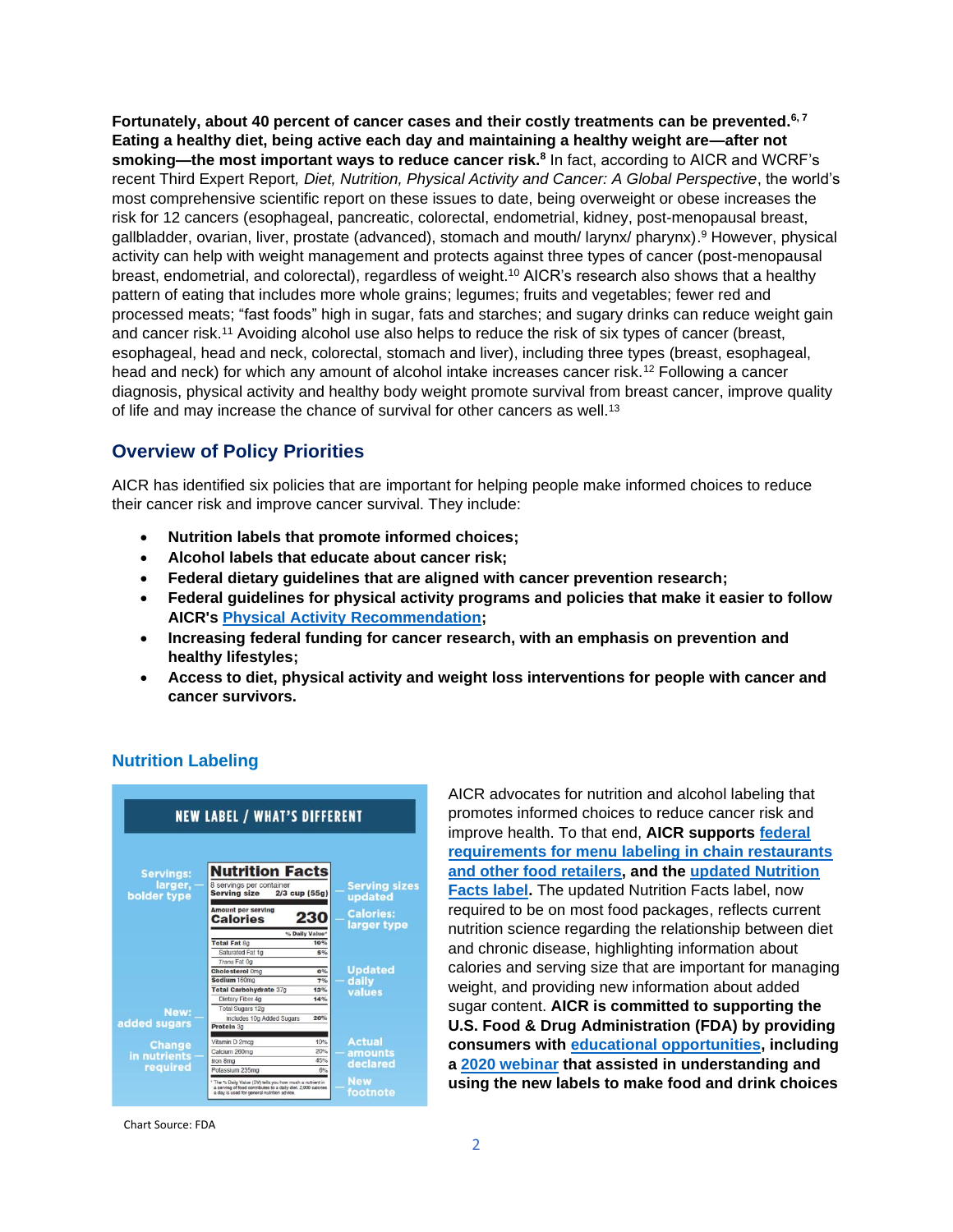#### **that align with AICR's Cancer Prevention Recommendations.**

**AICR also supports the FDA's [Nutrition Innovation Strategy,](https://www.fda.gov/food/food-labeling-nutrition/fda-nutrition-innovation-strategy)** which is focused on reducing chronic diseases, such as cancer, through good nutrition. AICR provided [comments](https://www.aicr.org/wp-content/uploads/2020/08/AICR-FDA-SOI-Principles-Comments_FINAL-7-17-20.pdf) to the FDA on food Standards of Identity (SOI) Modernization, one component of this strategy, and urged the FDA to ensure that any changes to the SOI align with AICR's Cancer Prevention Recommendations. AICR also supports changes to the criteria for use of the term "healthy" and new front-of-package labels that can help consumers easily identify healthy options.

AICR urges Congress and the FDA to use their authorities to make it easier for people to choose —and incentivize food companies to offer— healthier options**. Given the importance of whole grains in reducing cancer risk, AICR recommends improved labeling for grain products—such as the provision included in the [Food Labeling Modernization Act \(H.R. 4917/ S. 2594\)—](https://www.congress.gov/bill/117th-congress/house-bill/4917?q=%7B%22search%22%3A%5B%22food+labeling+modernization+act%22%2C%22food%22%2C%22labeling%22%2C%22modernization%22%2C%22act%22%5D%7D&s=3&r=1)that enables consumers to more easily discern whole grain products from those with primarily refined grains.** 

# **Alcohol Labeling**

Given the [strong evidence that alcohol intake increases the risk for at least six](https://www.aicr.org/research/the-continuous-update-project/alcoholic-drinks/) types of cancer, and nationally-representative AICR surveys finding [lack of awareness](https://www.aicr.org/news/survey-finds-alarming-gaps-in-americans-knowledge-of-major-cancer-risk-factors/) of this relationship**, AICR advocates for a warning label on alcoholic beverages labels to educate about the connection between alcohol and cancer**. A recent study found that 65% of Americans support alcohol labeling policies. 14

**GOVERNMENT WARNING:** According to the Surgeon General, consumption of alcoholic beverages can cause cancer, including breast and colon cancers.

In 2020, AICR signed a [citizen's](https://consumerfed.org/wp-content/uploads/2020/10/Citizen-petition-re-alcohol-cancer-warning.pdf) petition to the Treasury Department's Alcohol and Tobacco Tax and Trade Bureau (TTB), and in 2021, AICR signed a [letter to Treasury Secretary](https://www.cspinet.org/sites/default/files/attachment/Letter%20requesting%20leadership%20on%20improving%20alcohol%20labeling%20to%20protect%20public%20health.pdf) Janet Yellen advocating for the addition of a cancer warning to alcoholic beverages. AICR is working to garner congressional support for this important policy change.

**AICR also supports the addition of a standard serving facts label to alcoholic beverages.** The serving facts label should include the number of servings per container, serving size, alcohol by volume, alcohol per serving and an ingredient list—information that is not currently required on alcohol labels—to help consumers make informed decisions about their alcohol intake.

## **Dietary Guidelines for Americans**



**Dietary Guidelines for Americans** 

**AICR advocates that the federal** *Dietary Guidelines for Americans* **(DGA) reflect the latest research regarding lifestyle and cancer risk.** By law, the DGA form the basis of all federal food and nutrition policies, programs and communications. This includes the meals that nearly 22 million students eat each school day,<sup>15</sup> the educational programs that

support healthy choices for the more than 41 million people receiving SNAP food assistance benefits<sup>16</sup> and the My Plate educational resources for building a healthy meal. The Dietary Guidelines also inform many state and local government and private sector nutrition guidelines.

AICR closely monitored the process to develop the *2020-2025 Dietary Guidelines for Americans* and submitted [multiple comment letters](https://www.aicr.org/wp-content/uploads/2019/11/AICR_Comments_to_DGAC2.pdf) to the Dietary Guidelines Advisory Committee, which was charged with reviewing the evidence and advising federal agencies in the development of the guidelines. **AICR [has been a leader](https://www.aicr.org/wp-content/uploads/2019/11/AICR_DGAC_Comments1.pdf) in advocating that the DGA reflect the growing body of evidence on the link between diet, alcohol and cancer risk. AICR was [disappointed](https://www.aicr.org/news/new-dietary-guidelines-for-americans-ignore-critical-evidence-on-alcohol-and-cancer/) that the 2020–2025 DGA do not fully reflect the evidence regarding alcohol and cancer risk.**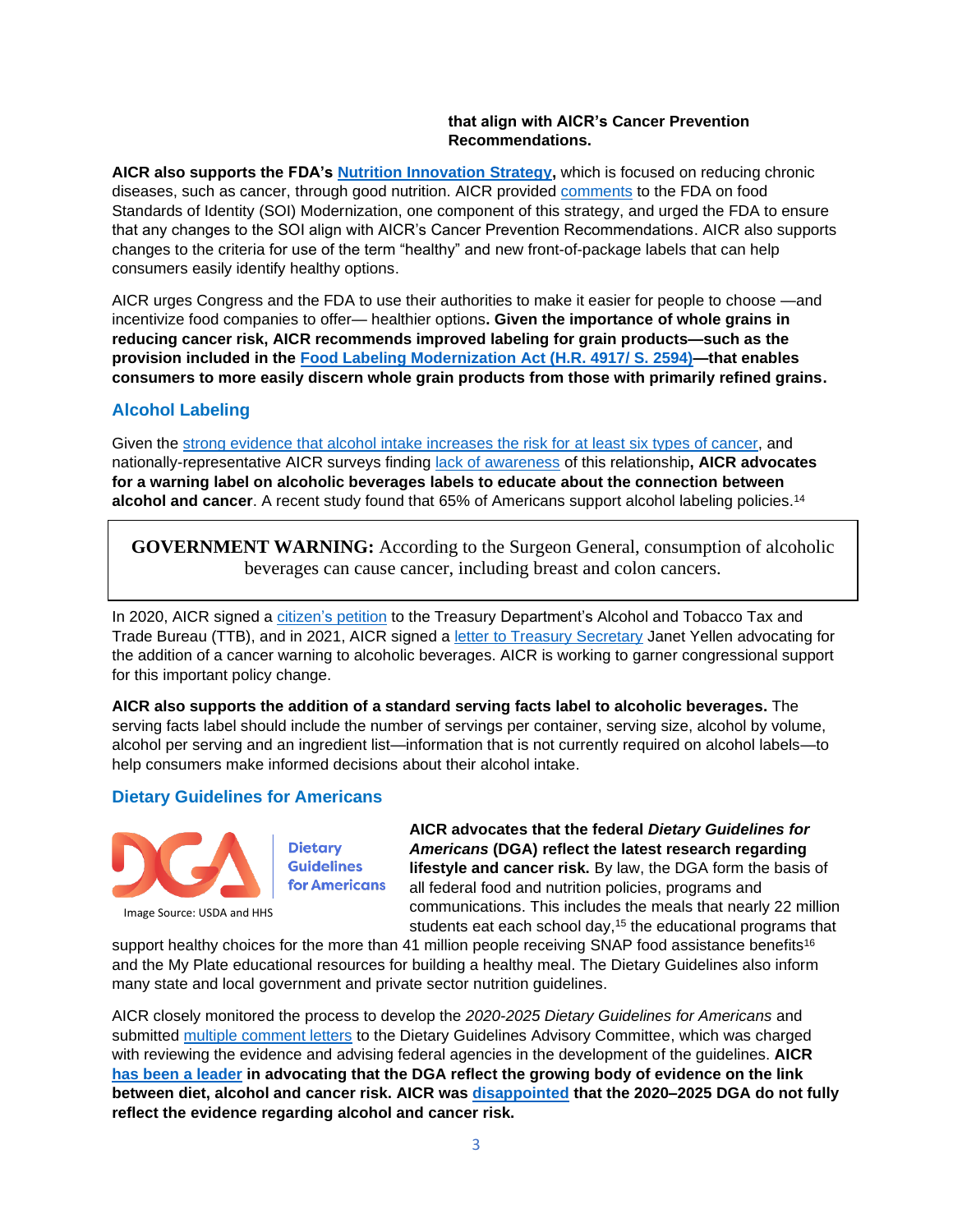AICR continues to support the alignment of future Dietary Guidelines for Americans with AICR's Cancer Prevention Research and Recommendations as the 2025-2030 DGA update process gets underway. AICR submitted comments on the proposed research topics, advocating for a rigorous and transparent process and recommending that priority topics include an update to the guidelines on alcohol consumption, a review of the link between diet and cancer, and the inclusion of strategies to help people follow the DGA. AICR will continue to engage with HHS and USDA as the process to update the 2025- 2030 DGA proceeds.

### **Physical Activity Guidelines and Policies**

The U.S. Department of Health and Human Services (HHS) issued the first *Physical Activity Guidelines*  for Americans (PAG) in 2008, and updated quidelines were published in 2018.<sup>17</sup> While the DGA are required by law to be updated every five years, no such law currently exists for the PAG. **AICR has endorsed [H.R. 2094, the Promoting Physical Activity for Americans Act,](https://www.congress.gov/bill/117th-congress/house-bill/2094?q=%7B%22search%22%3A%5B%22hr+2094%22%2C%22hr%22%2C%222094%22%5D%7D&s=1&r=1) which instructs HHS to provide physical activity guidelines for the general public based on the current evidence at least every ten years**.

AICR is a founding member of the [Physical Activity Alliance \(PAA\),](https://paamovewithus.org/) a diverse coalition of organizations dedicated to creating an active and healthy nation. PAA's **[federal policy priorities](https://paamovewithus.org/strategic-policy-priorities/) include implementing physical activity assessment, prescription, and referral in the health care system and advancing a "physical activity-in-all policies" approach at the federal level.** AICR will continue to ensure that the connection between physical activity and cancer remains central to these initiatives.

#### **Cancer Research Funding**

The National Cancer Institute (NCI), one of 27 federal research institutes that comprise the National Institutes of Health (NIH), is the largest funder of cancer research in the world. The FY 2022 federal budget provided \$6.9 billion for the NCI, a \$353 million increase over the prior year's funding.<sup>18</sup> Regular, sustained increases in federal funding are critical to sustaining lifesaving progress in cancer prevention and survivorship.

AICR is a member of [One Voice Against Cancer \(OVAC\)](http://ovaconline.org/) and the [Ad Hoc Group for Medical Research,](https://www.aamc.org/research/adhocgp/) serving as part of a collective voice advocating for increased federal funding for cancer and biomedical research. AICR will advocate for continued increases in funding with an emphasis on cancer prevention and lifestyle risk factors. **For FY 2023, AICR and others in the cancer and biomedical research communities are asking for \$49 billion in base funding for NIH, an \$4.1 billion increase over FY 2022, including \$7.766 billion for NCI. AICR also supports the establishment and funding of the new Advanced Research Projects Agency for Health (ARPA-H), aimed at accelerating research translation. AICR recommends that funding for ARPA-H supplement—rather than supplant—base funding for NIH and that research related to healthy lifestyles and cancer prevention and survivorship be an allowable use of funds.**

While AICR has invested more than \$111 million in cancer research on its own, increased federal funding is needed to accelerate research on the impact of lifestyle factors on cancer prevention and survivorship and identify best practice strategies for implementing what we know works to change behavior.

#### **Access to Lifestyle Interventions for Cancer Survivors**

Evidence on the benefits of a healthy diet, physical activity and healthy weight for cancer survivors is growing. AICR's research has found that—for breast cancer survivors—physical activity, a healthy body weight and a healthy diet reduce the risk of recurrence and death from cancer or another cause.<sup>19</sup> Physical activity also has benefits for improved physical, social, psychological and spiritual quality of life.<sup>20</sup> AICR recommends that all cancer survivors follow the Cancer Prevention Recommendations, if they can.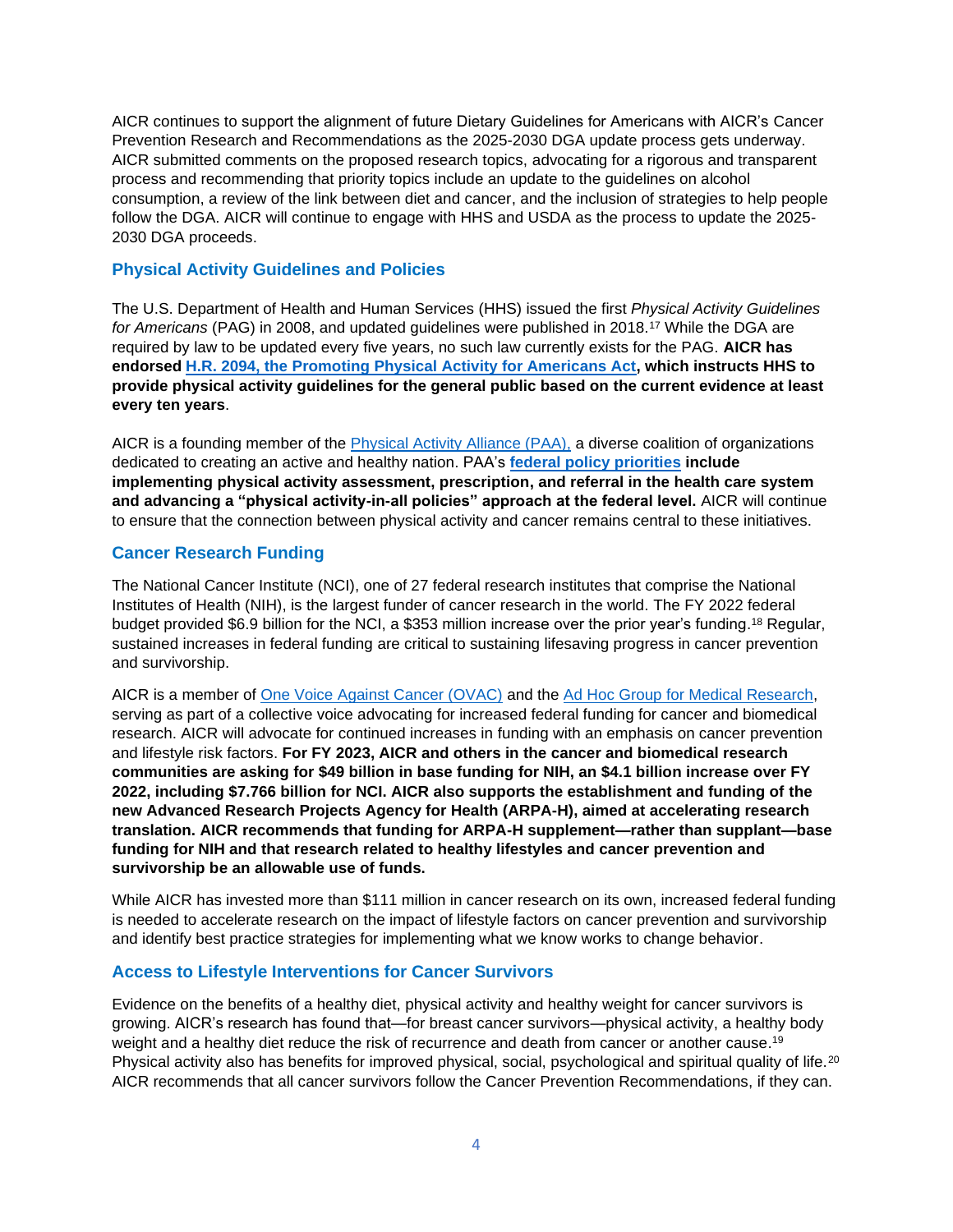While there are insurance coverage requirements for diet and physical activity interventions for weight loss, diabetes prevention and cardiovascular disease prevention for people at risk,<sup>21</sup> there is no requirement for coverage of similar interventions for people with a cancer diagnosis. As a result, access to lifestyle interventions for cancer survivors varies widely, and often depends on where the person receives oncology care, whether the care is provided inpatient or outpatient, the specific need (e.g., physical therapy or at home exercise) and their ability to pay. 22, <sup>23</sup> **AICR advocates for access to evidence-based interventions to promote a healthy lifestyle before, during and after cancer treatment. As cancer survivors' needs vary,<sup>24</sup> interventions should be available in health care settings, in communities and remote-based, specifically tailored for cancer survivors, and more broadly applicable.**

To these ends, **AICR is advocating for passage of the [Medical Nutrition Therapy Act \(H.R. 3108/ S.](https://www.congress.gov/bill/117th-congress/house-bill/3108?q=%7B%22search%22%3A%5B%22medical+nutrition+therapy+act%22%2C%22medical%22%2C%22nutrition%22%2C%22therapy%22%2C%22act%22%5D%7D&s=2&r=2)  [1536\),](https://www.congress.gov/bill/117th-congress/house-bill/3108?q=%7B%22search%22%3A%5B%22medical+nutrition+therapy+act%22%2C%22medical%22%2C%22nutrition%22%2C%22therapy%22%2C%22act%22%5D%7D&s=2&r=2)** which would provide Medicare coverage for Medical Nutrition Therapy, a specialized type of nutrition counseling, for people with cancer and other chronic conditions.

AICR also **supports the [Moving Through Cancer initiative](https://www.exerciseismedicine.org/eim-in-action/moving-through-cancer/)**, led by the American College of Sports Medicine, focused on making physical activity part of the standard of care for people with cancer.

# **Conclusion**



Federal policy is essential for providing lifesaving research, evidence-based guidelines, practical information and supportive interventions that make it easier to lead a healthy lifestyle for cancer prevention and survivorship. AICR looks forward to working with members of Congress from both parties and federal agency officials to advance policies that achieve these goals.

For more information about AICR's federal policy activity and how you can get involved, please visit [https://www.aicr.org/impact/policy](https://www.aicr.org/impact/policy-advocacy)[advocacy](https://www.aicr.org/impact/policy-advocacy) or contact [advocacy@aicr.org.](mailto:advocacy@aicr.org)

*Updated June 2022*

#### **References**

<sup>7</sup> Islami F, Goding Sauer A, Miller KD, et al. Proportion and number of cancer cases and deaths attributable to potentially modifiable risk factors in the United States. *CA Cancer J Clin.* 2018;68(1):31-54.

<sup>14</sup> Seidenberg AB, Wiseman KP, Eck RH, Blake KD, Platter HN, Klein WMP. Awareness of Alcohol as a Carcinogen and Support for Alcohol Control Policies. *Am J Prev Med*. 2022;62(2):174-182. doi:10.1016/j.amepre.2021.07.005

<sup>16</sup> USDA, FNS. SNAP Tables. May 3, 2022. Available a[t https://www.fns.usda.gov/pd/supplemental-nutrition-assistance-program](https://www.fns.usda.gov/pd/supplemental-nutrition-assistance-program-snap)[snap.](https://www.fns.usda.gov/pd/supplemental-nutrition-assistance-program-snap) Participation is for FY 2021.

<sup>1</sup> American Cancer Society. Cancer Facts & Figures 2022. May 2022. Available at https://www.cancer.org/content/dam/cancerorg/research/cancer-facts-and-statistics/annual-cancer-facts-and-figures/2022/2022-cancer-facts-and-figures.pdf.

<sup>2</sup> National Cancer Institute. Cancer Statistics. Updated September 25, 2020. Available a[t https://www.cancer.gov/about](https://www.cancer.gov/about-cancer/understanding/statistics.%20Accessed%20May%2031)[cancer/understanding/statistics. Accessed May 31,](https://www.cancer.gov/about-cancer/understanding/statistics.%20Accessed%20May%2031) 2022.

<sup>&</sup>lt;sup>3</sup> ACS, 2022.

<sup>4</sup> Centers for Disease Control and Prevention. COVID-19 was Third Leading Cause of Death in U.S. April 22, 2022. Available at https://www.cdc.gov/media/releases/2022/s0422-third-leading-cause.html.

<sup>5</sup> American Cancer Society. Cancer Facts & Figures 2022. May 2022. Available at https://www.cancer.org/content/dam/cancerorg/research/cancer-facts-and-statistics/annual-cancer-facts-and-figures/2022/2022-cancer-facts-and-figures.pdf.

<sup>&</sup>lt;sup>6</sup> International Agency for Research on Cancer. World Cancer Report, 2014. Geneva, Switzerland: WHO Press, 2014.

<sup>8</sup> WCRF/AICR. *Diet, Nutrition, Physical Activity, and Cancer: A Global Perspective. Third Expert Report*. May 2018. Available at [http://www.aicr.org/cancer-research/dietandcancerreport/.](http://www.aicr.org/cancer-research/dietandcancerreport/)

<sup>&</sup>lt;sup>9</sup> Ibid.

 $10$  Ibid.

 $11$  Ibid.  $12$  Ibid.

 $13$  Ibid.

<sup>15</sup> U.S. Department of Agriculture (USDA), Food & Nutrition Service (FNS). Child Nutrition Tables. May 12, 2022. Available at [https://www.fns.usda.gov/pd/child-nutrition-tables.](https://www.fns.usda.gov/pd/child-nutrition-tables) Participation is for FY 2020.